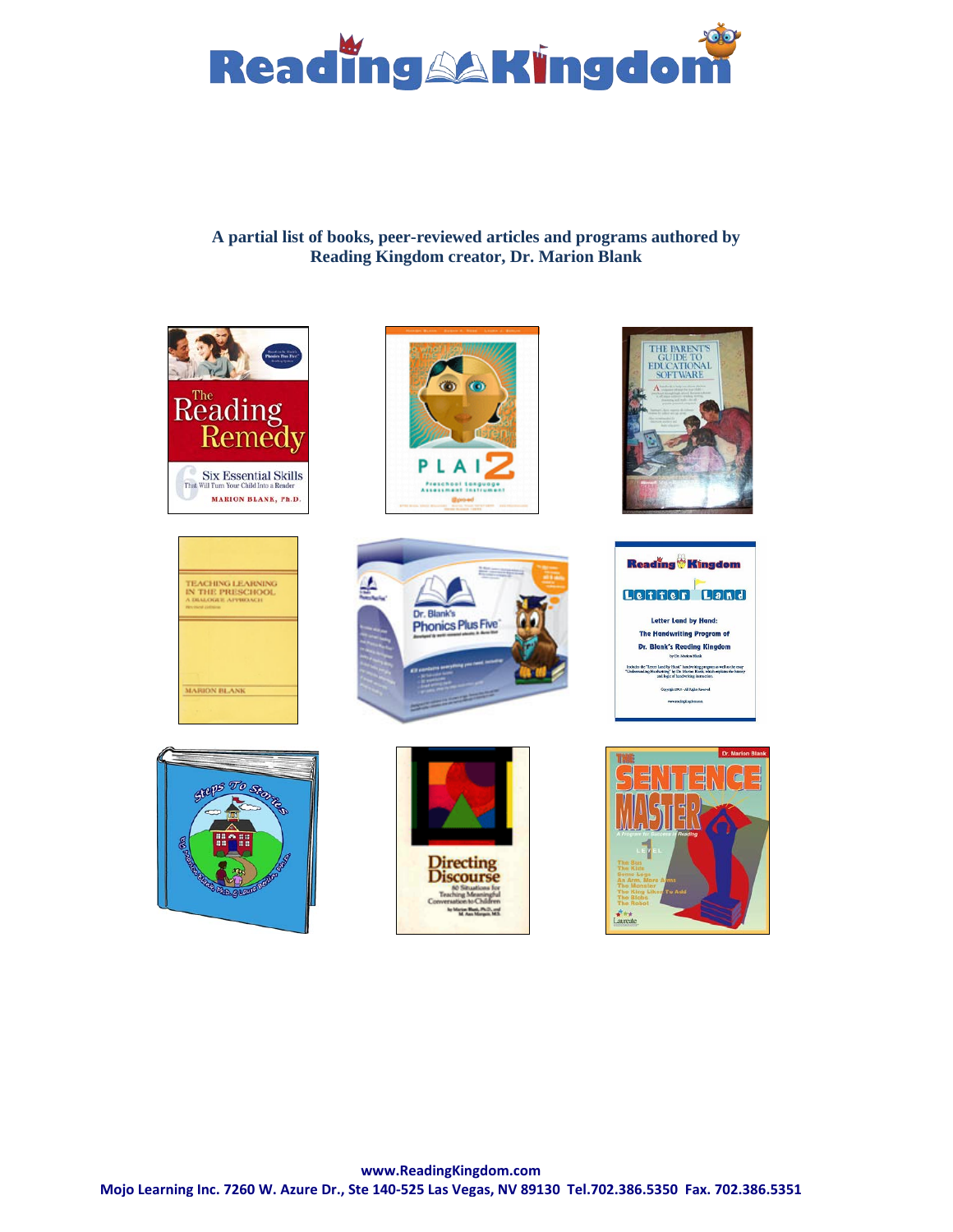**Dr. Blank has authored, or co-authored, a wide range of programs, books, peer-reviewed articles, review chapters and reviews of books. Among her publications are the following:**

#### **Original Peer Reviewed Articles**

- Blank, M. Some Maternal Influences on Infants' Rates of Sensorimotor Development. Journal American Academy of Child Psychiatry, 1964, 3: 668-687.
- Blank, M. & Bridger, W.H. Cross Modal Transfer in Nursery School Children. Journal Comparative Physiological Psychology. 1964, 58: 277-282.
- Blank, M. A Focal Periods Hypothesis in Sensorimotor Development. Child Development, 1964,35: 817- 829.
- Blank, M. The Mother's Role in Infant Development: A Review. Journal American Academy of Child Psychiatry, 1964,3: 89-105.
- Bridger, W.H., Birns, B. & Blank, M. A Comparison of Behavioral Ratings and Heart Rate Measurements in Human Neonates. Psychosomatic Medicine, 1965, 27: 123-134
- Blank, M. Use of the Deaf in Language Studies: A Reply to Furth. Psychological Bulletin, 1965, 63: 442- 444.
- Birns, B., Blank, M. Bridger, W.H. & Escalona, S. Behavioral Inhibition in Neonates Produced by Auditory Stimuli. Child Development, 1965, 36: 639-645.
- Blank, M. & Bridger, W.H. Conceptual Cross Modal Transfer in Deaf and Hearing Children. Child Development, 1966, 37: 29-38
- Blank, M. The Effects of Training and Verbalization on Reversal and Extra-Dimensional Learning. Journal Experimental Child Psychology, 1966, 4: 50-57.
- Blank, M. & Bridger, W.H. Deficiencies in Verbal Labeling in Retarded Readers. American Journal Orthopsychiatry, 1966, 36: 840-847
- Birns, B., Blank, M. & Bridger, W.H. The Effectiveness of Various Soothing Techniques on Human Neonates. Psychosomatic Medicine, 1966, 2: 316-322
- Blank, M. The Effect of Stimulus Characteristics on Dimensional Shifting in Kindergarten Children. Journal Comparative Physiological Psychology, 1967, 64: 522-525.
- Blank, M. & Altman, D.L. Effect of Stimulus Modality and Task Complexity on Discrimination and Reversal Learning in Preschool Children. Journal Experimental Child Psychology, 1968, 6: 598-606.
- Blank, M., Cognitive Processes in Auditory Discrimination in Normal and Retarded Readers. Child Development, 1968, 39: 1091-1101.
- Fritz, B. & Blank, M. Rapid Reversal Learning in Nursery School Children: The Role of the Irrelevant Cue. Journal Comparative Physiological Psychology, 1968, 65: 375-378.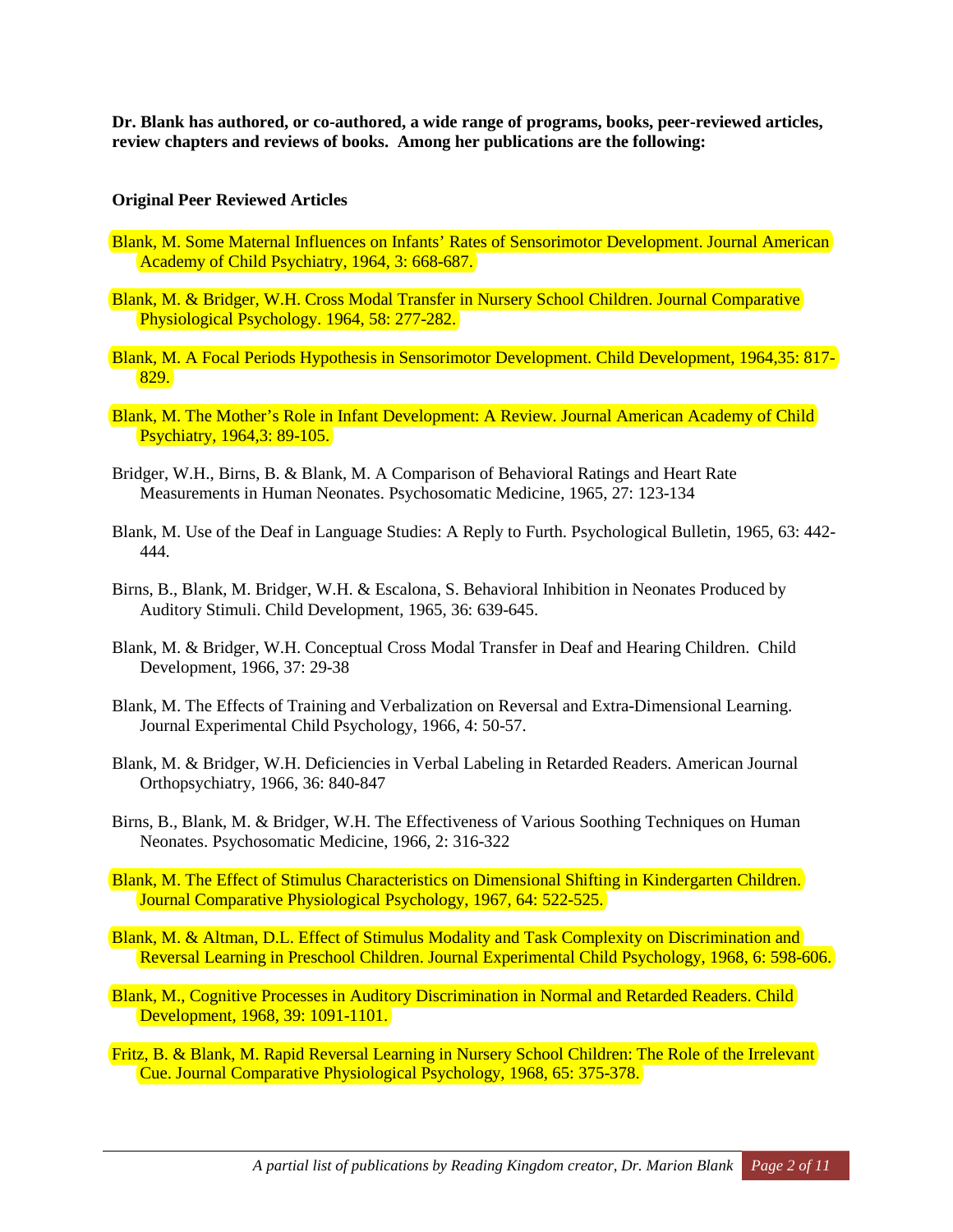- Blank, M. & Solomon, F. How Shall the Disadvantaged Child Be Taught? Child Development, 1968, 40: 47-61.
- Blank, M., Weider, S., & Bridger, W.H. Verbal Deficiencies in Abstract Thinking in Early Reading Retardation. American Journal Orthopsychiatry, 1968, 38: 823-834.
- Blank, M. & Klig, S. Dimensional Learning Across Sensory Modalities in Nursery School Children. Journal Experimental Child Psychology, 1970, 9: 166-173.
- Blank, M. & Frank, S.M. Story Recall in Kindergarten Children: Effect of Method of Presentation on Psycholinguistic Performance. Child Development, 1971, 42: 299-312.
- Blank, M. & Barten, S.S. Soviet Research on Speech and Language: An American Perspective. Early Child Development and Care, 1971, 1: 3-14
- Blank, M., Higgins, T.J. & Bridger, W.H. Stimulus Complexity and Intramodal Reaction Time in Retarded Readers. Journal Educational Psychology, 1971, 62: 117-122.
- Rose, S.A., Blank, M. & Bridger, W.H. Inter- and Intra-Modal Retention of Visual and Tactual Information in Young Children. Developmental Psychology, 1972. 6, 482-486.
- Blank, M., Koltov, M. & Wood, M. Individual Teaching for Disadvantaged Kindergarten Children: A Comparison of Two Methods. Journal Special Education, 1972, 6: 207-219.
- Rose, S.A. & Blank, M. The Potency of Context in Children's Cognition: A Illustration Through Conservation. Child Development, 1974, 45: 499-502.
- Blank, M. The Cognitive Functions of Language in the Preschool Years. Developmental Psychology, 1974, 10: 229-245.
- Blank, M., Berenzweig, S. & Bridger, W.H. The Effects of Stimulus Complexity and Sensory Modality on Reaction Time in Normal and Retarded Readers. Child Development, 1974, 46: 133-140.
- Blank, M. & Rose, S.A. Some Effects of Testing Methodology on Children's Crossmodal Performance. Developmental Psychology, 1975, 11: 120.
- Blank, M. Eliciting Verbalization from Young Children in Experimental Tasks. Child Development, 1975, 46: 254-257.
- Rose, S.A., Blank, M. & Spalter, I. Situational Specificity of Behavior in Young Children. Child Development, 1975, 46: 464-469.
- Blank, M. & Solomon, F.E. The Childlike Question: Its Value in Teaching. Journal Learning Disabilities, 1976, 9: 625-632.
- Blank, M. & Franklin, E. Dialogue with Preschoolers: A Cognitively Based System of Assessment. Journal Applied Psycholinguistics, 1980, 1: 127-150.
- Berlin, L.J., Blank, M., & Rose, S.A. The Language of Instruction: The Hidden Complexities. Language Disorders and Learning Disabilities, 1981, 1:47-58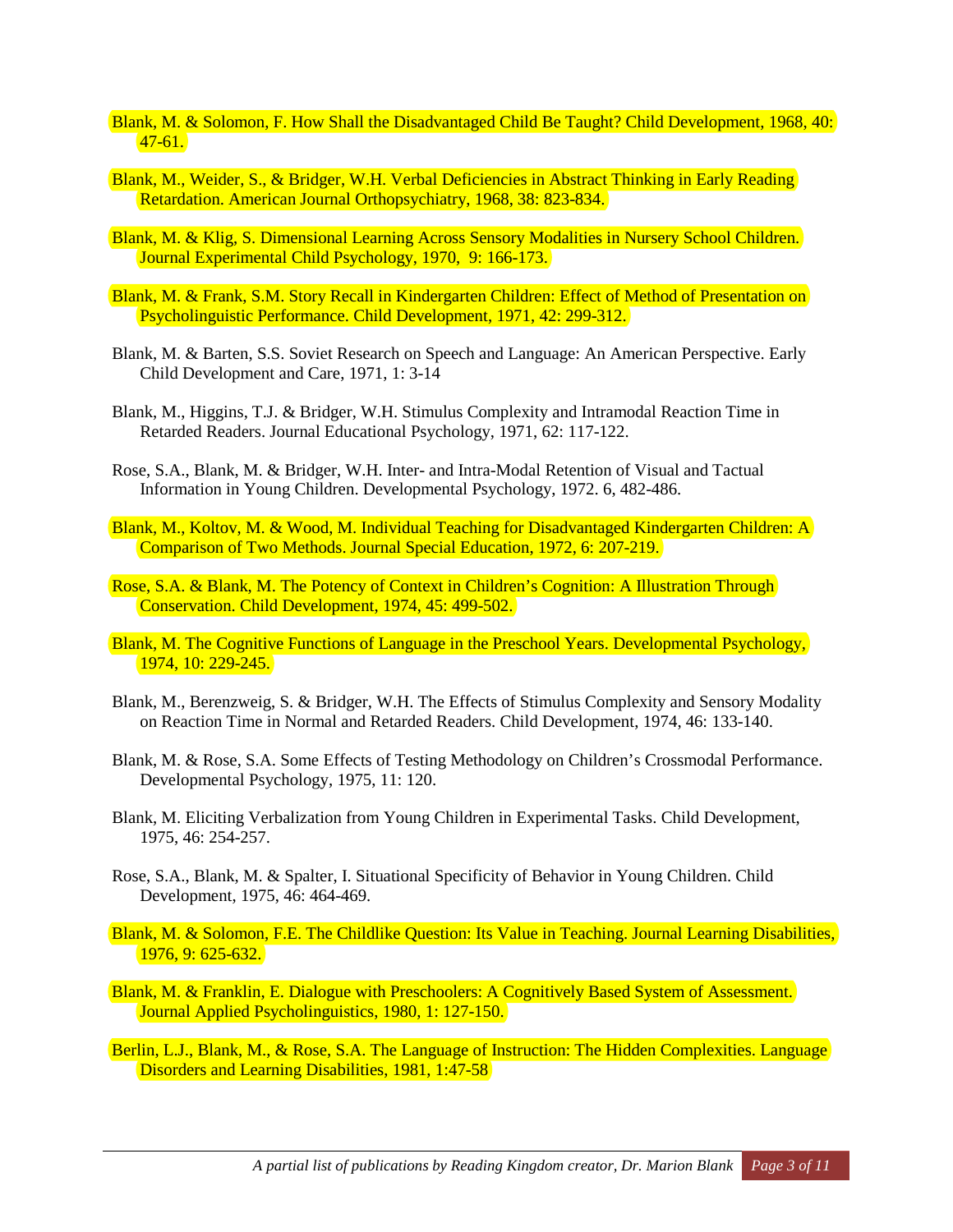- Blank, M. & Bruskin, C. Sentences and Non-content Words: Missing Ingredients in Reading Instruction. Annals of Dyslexia, 1982, 32: 103-121.
- McKirdy, L.S. & Blank, M. Dialogue in Deaf and Hearing Preschoolers. Journal Speech and Hearing Research. 1982, 25, 487-499.
- Bruskin, C. & Blank, M. The Effects of Word Class on Children's Reading and Spelling. Brain and Language, 1983, 21: 219-232.
- Blank, M. & White, S.V. Questions: The Powerful but Misused Form of Classroom Exchange. In E. R. Silliman (Ed.) Topics in Language Disorders, 1986, 6: 1-12.
- Blank, M. & White, S.J. A Model for Effective Classroom Discourse: Predicated Topics with reduced Verbal Demands. Australian Journal of Special Education, 1992, 16: 32-39.

#### **Case Reports**

- Blank, M. Activity Sample of a Tutorial Dialogue. In Deprivation and Disadvantage? Open University Press. Walton Hall, Bletchley, England, 1973.
- Blank, M., Gessner, M., & Esposito, A. Language Without Communication: A Case Study. Journal Child Language, 1979, 6: 329-352.
- Blank, M. & Milewski, J. Applying Psycholinguistic Concepts to the Treatment of an Autistic Child. Applied Psycholinguistics, 1981, 2: 65-84
- Blank, M. & Major, P. Social Behavior: New Perspectives into the 'Other' World of Cognition. Churchill Forum, 1988-89, XI, 1,3-4.
- Blank, M., McKirdy, L.S. & Payne, P.C. Forming a BOND with "Difficult to Reach, Difficult to Teach Children. Advance for Speech Language Pathologists, March 21, 1994, p. 9.
- Blank, M. Taking the Right Road. Spotlight on Topics in Developmental Disabilities, 1998, 1, 4-7.
- Culatta, B. Blank, M. & Black, S. Talking Things Through. Topics in Language Disorders, 2010, 30: 1- 19.

#### **Chapters and Books**

- Blank, M. & Bridger, W.H. Perceptual Abilities and Conceptual Deficiencies in Retarded Readers. In J. Zubin (Ed.) Psychopathology of Mental Development. New York: Grune & Stratton, 1967
- Blank, M. Experimental Approaches to Concept Development in Young Children. In E.A. Lunzer (Ed.) Development in Learning. London:Staples Press, 1968.

Blank, M. How Children Learn. Science and Technology, 1968, 85: 62-70.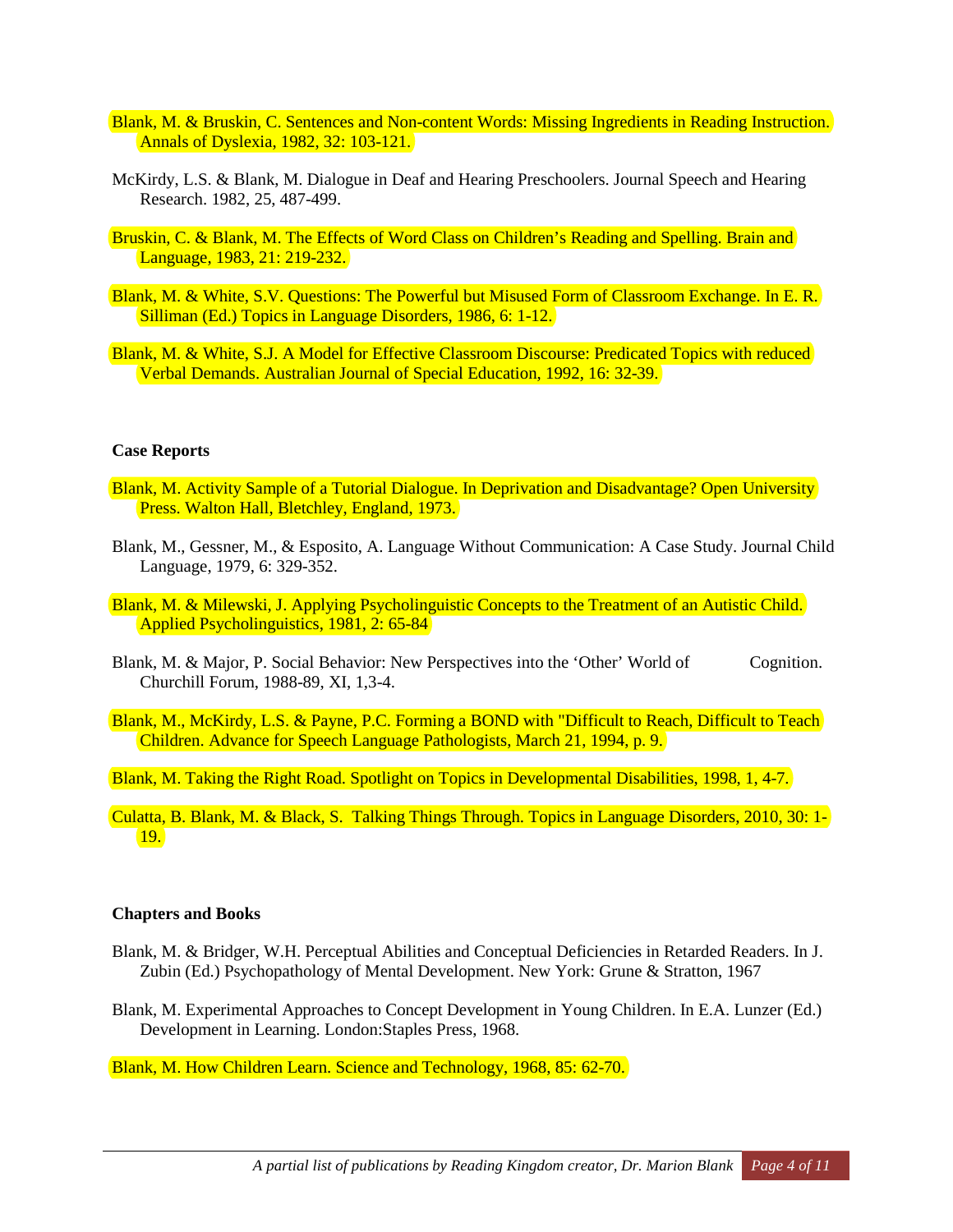- Blank, M. Some Philosophical Influences Underlying Preschool Intervention for Disadvantaged Children. In F. Williams (Ed.) Language and Poverty: Perspectives on a Theme. Chicago: Markham, 1970, 62- 80. (Reprinted as: Implicit Assumptions Underlying Preschool Intervention Programs. J. Social **Issues, 1970, 26, 15-33.**
- Blank, M. A Methodology for Fostering Abstract Thinking in Deprived Children. In Monographs Ontario Institute for Studies in Education, Series #9, 1970.
- Blank, M. The Treatment of Personality Variables in a Preschool Cognitive Program. In J. Stanley (Ed.) Preschool Programs for the Disadvantaged. Baltimore: Johns Hopkins Press, 1972,111-161.
- Blank, M. The Wrong Response: Is It to Be Ignored, Prevented, or Treated? In R.K. Parker (Ed.) Preschool in Action. Boston: Allyn & Bacon, 1972, 36-55.
- Blank, M. Teaching Learning to Poorly Functioning Children. Proceedings of Third Congress of the International Assoc. for the Study of Mental Deficiency. Netherlands: The Hague, September 1973.
- Blank, M. Teaching Learning in the Preschool: A Dialogue Approach Columbus, OH: Charles E. Merrill 1973
- Blank, M. The Handicapped Learner: Recommendations for Research. In Learning Disabilities: Issues and Recommendations for Research. National Institute of Education Report, Washington, D.C. 1974.
- Blank, M. & Reisman, O. The Course of Teaching. In D. W. Allen & J C. Hecht (Eds.) Controversies in Education. Philadelphia: W. B. Saunders, 1974.
- Blank, M. Mastering the Intangible through Language. In D. Aaronon & R. Rieber (Eds.) Developmental Pyscholinguistics and Communication Disorders. Annals New York Academy Sciences. New York, 1975, 263: 44-58.
- Blank, M. & Allen, D. Understanding Why: Its Significance in Early Intelligence. In M. Lewis (Ed.) Origins of Intelligence. New York: Plenum, 1976.
- Blank, M. Developing a System of Instruction for the Young Disadvantaged Child. In C. Frankenstein (Ed.) Teaching as a Social Challenge. Jerusalem, School of Education, Hebrew University, 1976, 101-120.
- Blank, M. Language, the Child and the Teacher: A Proposed Assessment Model. In P.A. Robinson & H.L Hom, Jr. (Eds.) Psychological Processes in Early Education. New York: Academic Press, 1977.
- Blank, M., Rose, S.A. & Berlin, L. The Language of Learning: The Preschool Years. New York: Grune & Stratton, 1978.
- Blank, M. A Communication Model for Assessing and Treating Language Disorders. In R.M. Knights & D.J. Bakker (Eds.) Treatment of Hyperactive and Learning Disordered Children. Baltimore: University Park Press, 1980, 307-319.
- Blank, M., Rose, S.A. & Berlin, L. Reasoning and Problem Solving in Young Children. In M. Friedman (Ed.) Intelligence and Learning. New York: Plenum Publishing, 1981.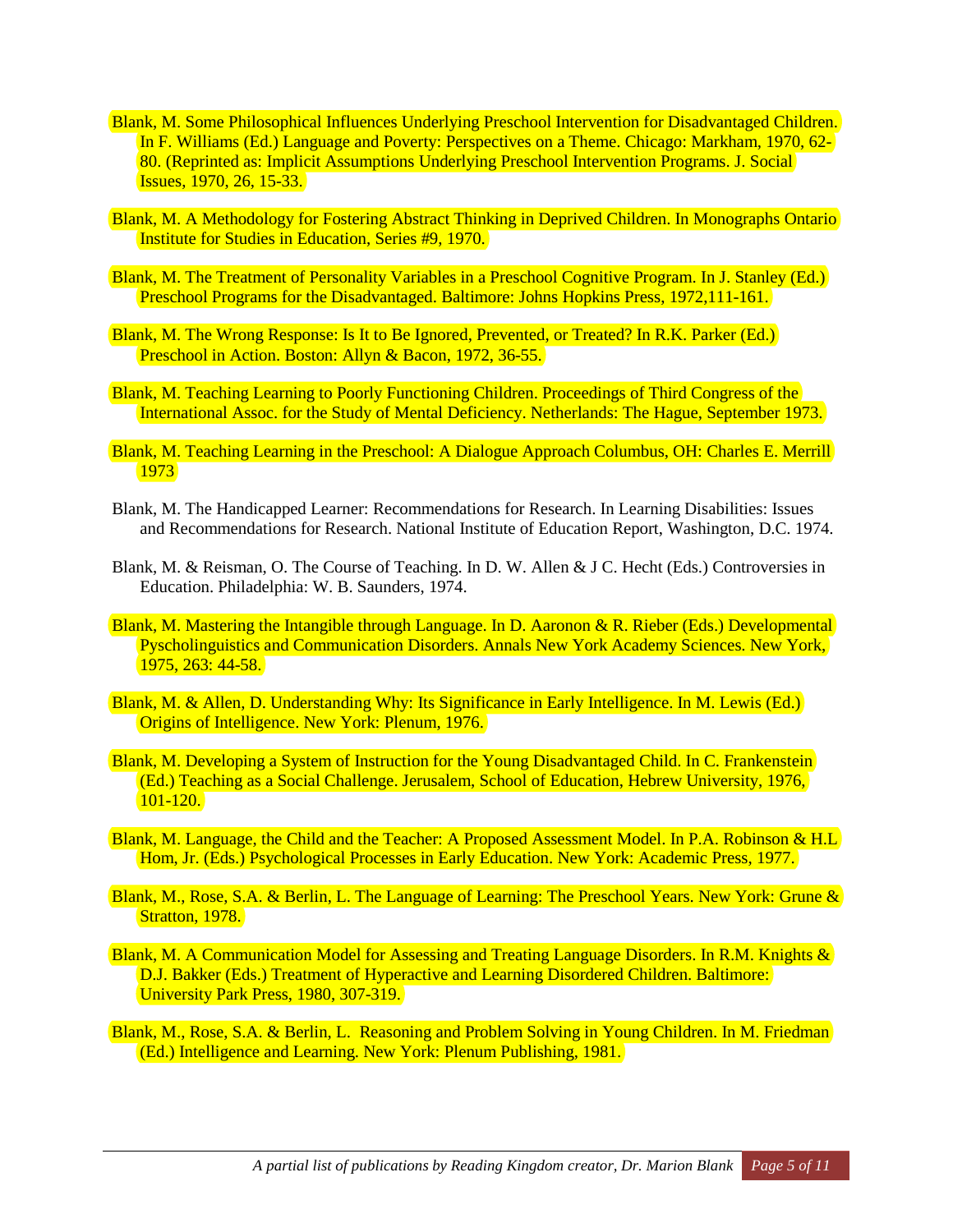- Blank, M. & Klig, S. The Child and the School Experience. In C.B. Kopp & J.B. Krakow (Eds.) The Child: Development in a Social Context. Reading, MA: Addison-Wesley, 1982, 456-513.
- Blank, M. Intelligence Testing. In C.B. Kopp & J.B. Krakow (Eds.) The Child: Development in a Social Context. Reading, MA: Addison-Wesley, 1982, 708-714.
- Blank, M. Language and School Failure: Some Speculations about the Relationship between Oral and Written Language. In L. Feagans & D.C. Farran (Eds.) The Language of Children Reared in Poverty. New York: Academic Press, 1982, 75-91.
- Blank, M. Moving Beyond the Difference-Deficit Debate. In L. Feagans & D.C. Farran (Eds.) The Language of Children Reared in Poverty. New York: Academic Press, 1982.
- Blank, M., Berlin, L.J., & Rose, S.A. Classroom Dialogue:Abilities and Disabilities of Learning Disabled Children. In J.D. McKinney & L. Feagans (Eds.) Current Topics in Learning Disabilties. Vol 1. Norwood, NJ: Ablex, 1983.
- Blank, M. & Bruskin, C. The Reading of Content and Noncontent Words by Dyslexics. In S.J. White & V. Teller (Eds.) Discourses in Reading and Linguistics. Annals of N.Y. Academy of Sciences, 1984, 433, 59-69.
- Blank, M. A Word is a Word: Or Is It? In D. Gray & J. F. Kavanagh (Eds.) Biobehavioral Measures of Dyslexia. Parkton, MD: York Press, 1985, 261-277.
- Blank, M. Classroom Discourse: The Neglected Topic of the Topic. In M.M. Clark (Ed.) Helping Communication in Early Education. Educational Review, 1985, 11: 13-20.
- Blank, M. Classroom Text: The Next Stage of Language Intervention. In L.L. Lloyd & R. L. Schiefelbusch. (Eds.) Language Perspectives II. Austin, TX: Pro-Ed 1988, 367-392.
- Blank, M. & Berlin, L.J. A Parents Guide to Educational Software Redmond, WA. Microsoft, 1991.
- Blank, M. & White, S. Activating the Zone of Proximal Development in School: Obstacles and Solutions, in P. Lloyd & C. Fernyhough (Eds.) Lev Vygotsky: Critical Assessments; Part 14: Applying ZPD to Education and Learning. Routledge: London, 1998.
- Blank, M., Marquis, A. & Klimovitch, M Directing School Discourse Tucson, AZ. Communication Skill Builders. 1994.
- Blank, M., Marquis, A. & Klimovitch, M Directing Early Discourse Tucson, AZ. Communication Skill Builders. 1995.
- Blank, M. Classroom discourse: A key to literacy in (Eds. K. Butler & E. Silliman) Speaking, Reading, and Writing in Children with Language Learning Disabilities: New Paradigms in Research and Practice, Mahwah, NJ Erlbaum, 2002.
- Blank, M. The Reading Remedy: Six Essential Skills That Will Turn Your Child into a Reader, San Francisco, Jossey Bass, 2006.

Blank, M. & Cull, MB. It's Time We Had a Talk about Talk. Autism File, 2009, 30, 118-127.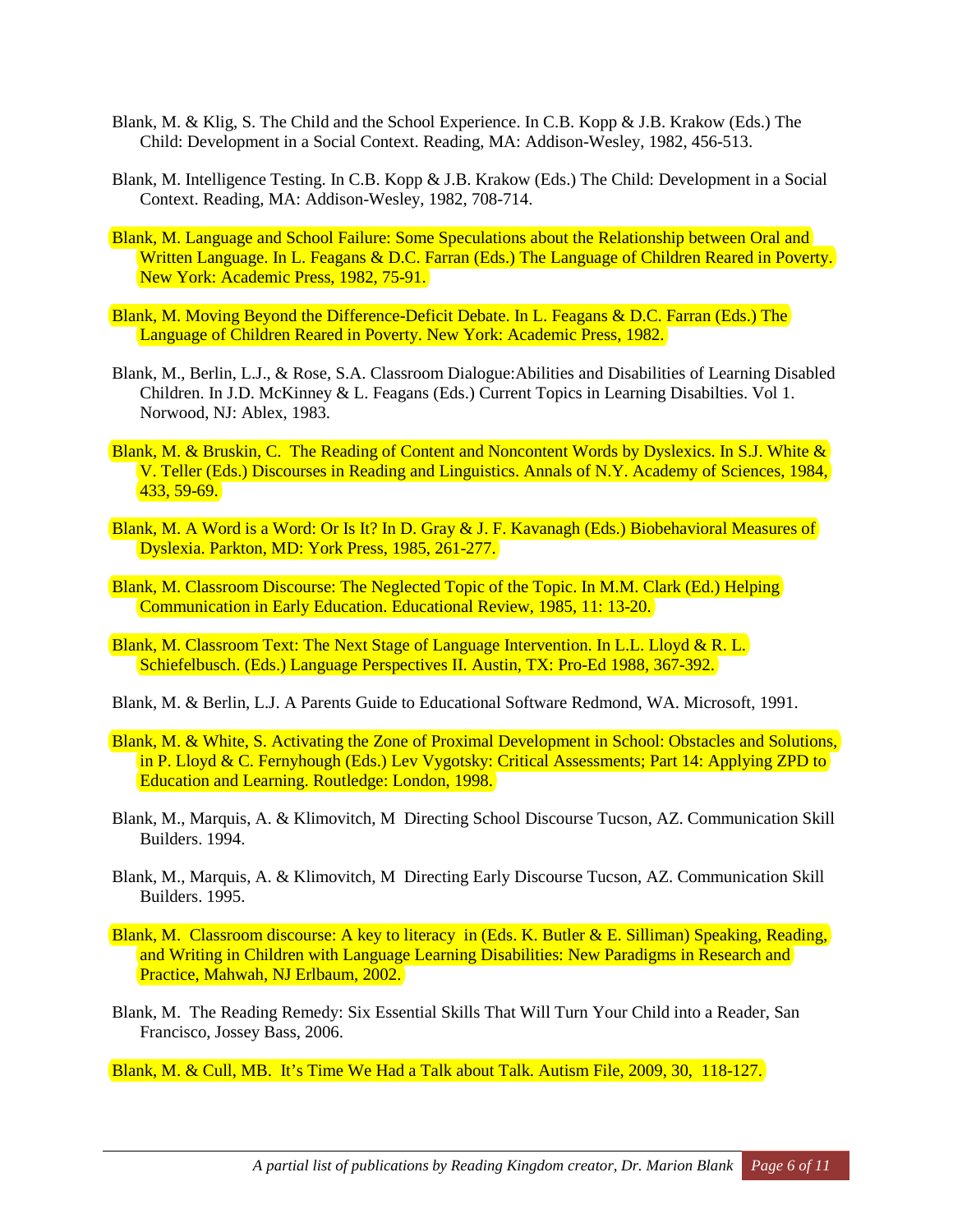Blank, M. & Cull, MB. Language and Children with Autism: The two worlds underlying verbal communication. in (Eds. S. Behrens & J. Parker) Language in the Real World: An Introduction to Linguistics, New York, Routledge, 2010

#### **Reviews and Editorial**

- Blank, M. Moving Swiftly Through Language. Contemporary Psychology, 1971, 16: 807-808.
- Blank, M. Pres-School and/or Education. Early Childhood Education, 1975, 94-103
- Blank, M. The Three A's of Exceptionality: Acknowledgement, Acceptance, and Aid. Contemporary Psychology, 1976, 21: 553-554.
- Blank, M. Imprinting the Tabula Rasa. Contemporary Psychology, 1978, 23: 593-594.
- Blank, M. Review of "Toward an Understanding of Dyslexia: Psychological Factors in Specific Reading Disability." In A.L. Benton & D. Pearl (Eds.) Dyslexia: An Appraisal of Current Knowledge. New York: Oxford University Press, 1978.
- Blank, M. Willing a Dream into Existence. Contemporary Psychology, 1980, 25: 42-43.
- Blank, M. Review of Learning through Interaction. Educational Review, 1982, 34: 77
- Blank, M. & Milewski, J. Compensatory Education in R. Harre & R. Lamb (Eds.)
- The Encyclopedia Dictionary of Psychology. London: Basil Blackwell, 1983: 106-108.
- Blank, M. & Milewski, J. Educational Attainment and Social Class in R. Harre &
- R. Lamb (Eds.) The Encyclopedia Dictionary of Psychology. London: Basil Blackwell, 1983: 173.
- Blank, M. A Knotty Bond: Language Disabilities and Psychiatric Disorders (review of book by D..P. Cantwell & L. Baker, Psychiatric and Developmental Disorders in Children with Communication Disorders) Contemporary Psychology, 1994, 39, 1114.

## **Tests, Programs and Software**

Blank, M. Rose, S.A. & Berlin, L. Preschool Learning Assessment Instrument:

The Language of Learning in Practice. New York: Grune & Stratton, 1978.

Blank, M. Rose, S.A. & Berlin, L. Prueba Para El Diagnostico del Pre-Escolar New York: Grune & Stratton, 1983.

Blank, M. Sentence Master (software) Winooski, VT. Laureate Learning, 1990 & 1995

Blank, M.., Rose, S.A. & Berlin, L. Preschool Learning Assessment Instrument 2: Austin, TX, 2003.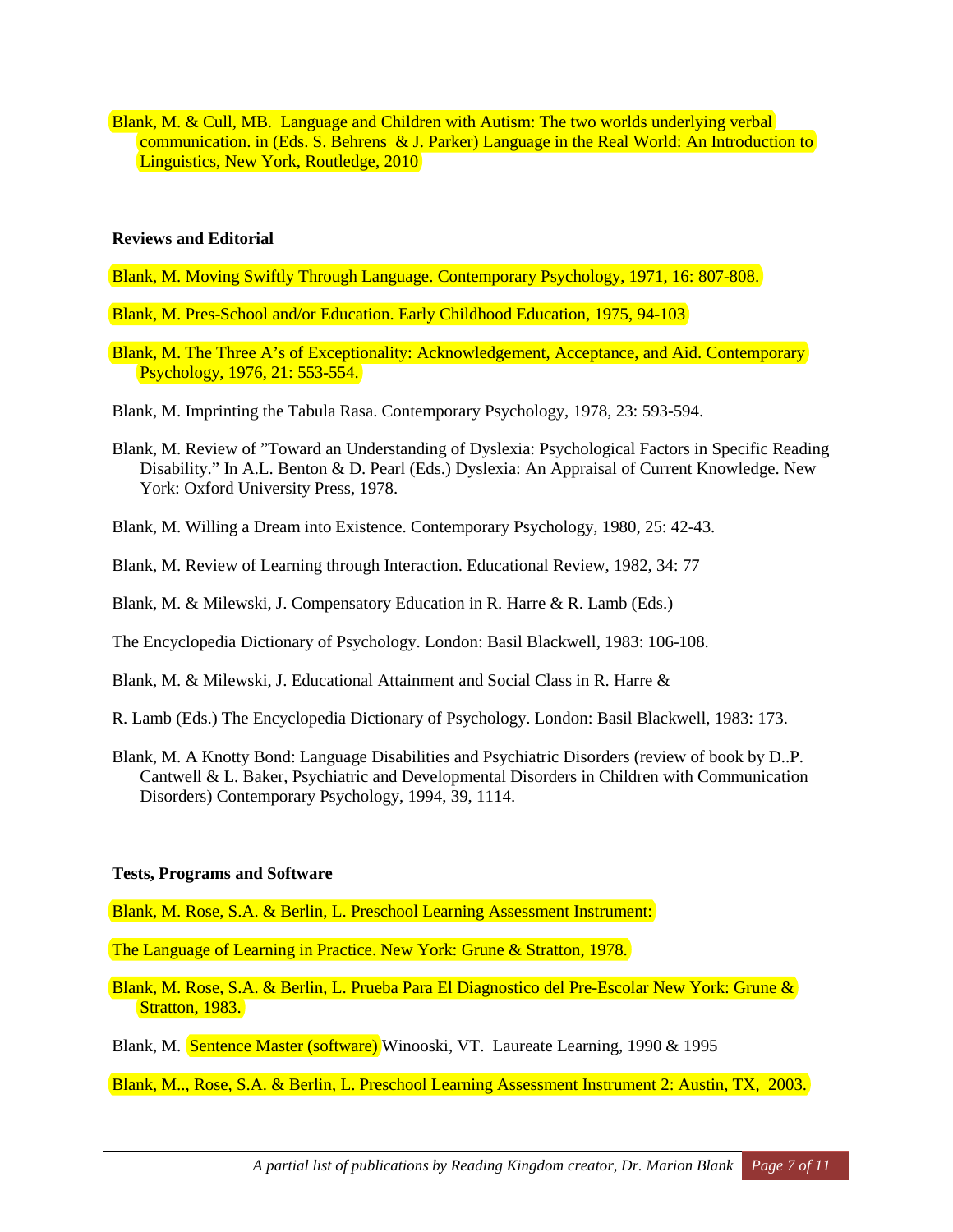Blank, M.., Phonics Plus Five Darjon Learning, Tenafly, NJ 2006.

Blank, M & Berlin, L. Steps to Stories. [www.stepstostories.com](http://www.stepstostories.com/) 2008

Blank, M & Berlin, L. Story Smarts. [www.storysmarts.com](http://www.stepstostories.com/) 2008

Blank, M.., Reading Kingdom. [www.readingkingdom.com](http://www.readingkingdom.com/) 2010.

.

Blank, M.., Letter Land by Hand. [www.readingkingdom.com](http://www.readingkingdom.com/) 2010.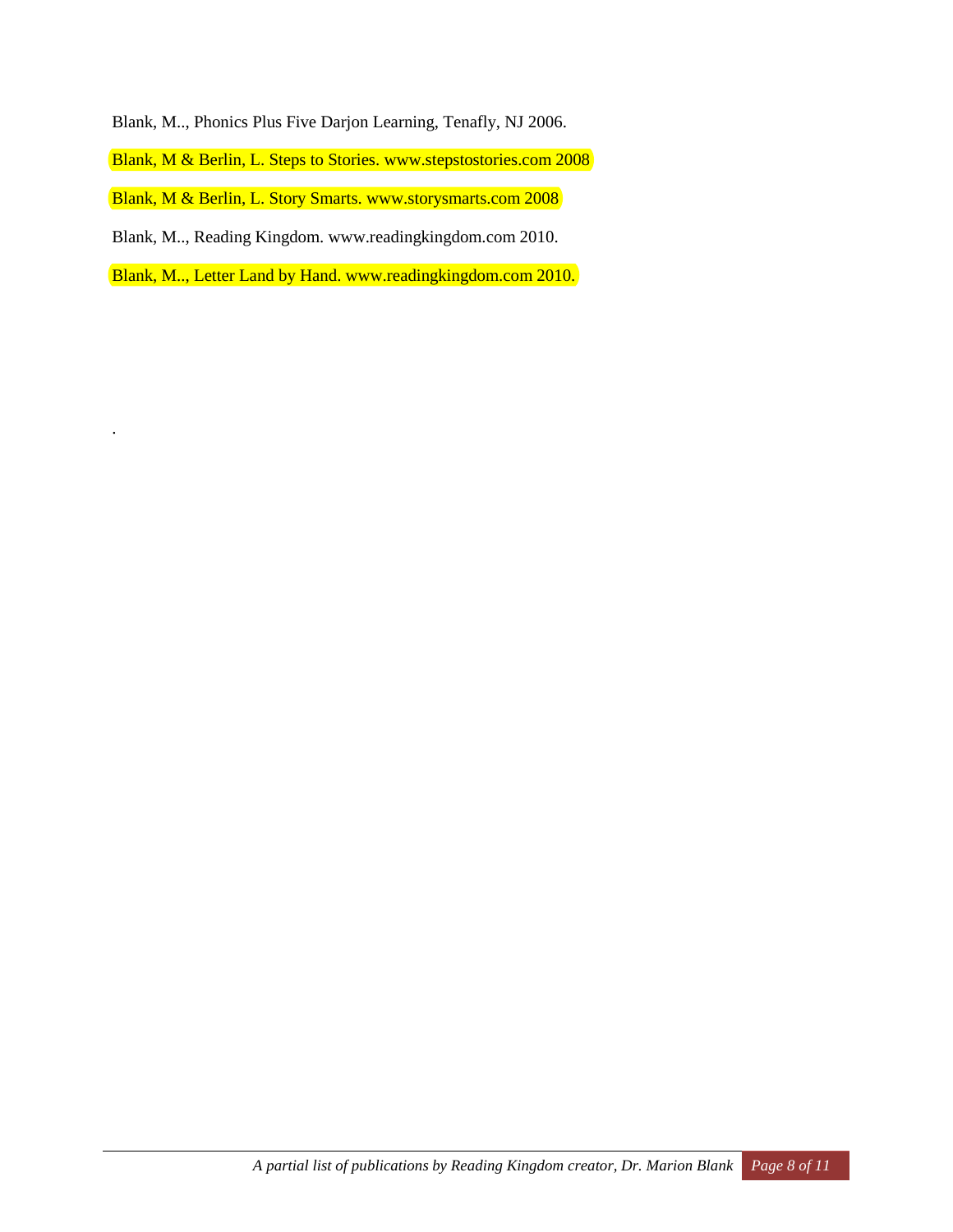

# **Dr. Marion Blank - Curriculum Vitae**

Dr. Blank is a developmental psychologist with a specialization in language (both spoken and written) and learning. She is on the faculty of the Department of Child Psychiatry at Columbia University where she created and directed the Light on Learning Program. She is a recipient of the Upton Sinclair Award in Education which

honors individuals who have made a significant contribution to education. She has worked extensively overseas and has served as a consultant to government bureaus in England, Holland, Israel and Australia. In addition, she serves as a consultant to a wide range of school districts in the tri-state area of New York, New Jersey and Connecticut.

Dr. Blank has spent over forty years studying how children learn to read and is recognized by her peers as one of the top experts in literacy. She is the creator of the online reading program, the Reading Kingdom which is the only program available that teaches the full set of skills children need to learn how to read and write. She has lectured extensively around the world, authored over sixty articles and six books on language, and developed the award-winning and highly successful "Sentence Master" computer program that teaches reading. She has used her reading system to help thousands of children – both strong and struggling readers – learn how to read. Her most recent book *The Reading Remedy: The Six Essential Skills to Turn Your Child into a Reader*. Described by Kirkus Reviews as "an invaluable resource," The Reading Remedy explains Dr. Blank's reading system in depth.

In 1994 and 1995, she was selected as the New Jersey nominee for the Frank R. Kleffner Clinical Career Award of the American Speech-Language Hearing Association. In 1990, she developed a software reading program, Sentence Master, which received the Special Education Software Award of 1990 from the Software Publishers Association and a Certificate of Achievement in the Johns Hopkins University National Search. In 1991, she co-authored a book, *A Parent's Guide to Educational Software* (Microsoft Press) that reviewed over 200 software programs parents may use at home to foster their children's education. Her books *Directing School Discourse* (1994) and *Directing Early Discourse* (1995) provide unique methods for fostering language skills in children who are experiencing school difficulties. She is also the principal author of the *Preschool Language Assessment Instrument* (PLAI), a test published in both in English and Spanish, that is designed to assess the verbal communication skills of children in the preschool years.

For 10 years (from 1973 to 1983), she was a Professor in the Department of Psychiatry at Rutgers Medical School. In that capacity, she served as the director of a research unit in reading disabilities. From 1960 to 1973, she was on the faculty of the Department of Psychiatry at the Albert Einstein College of Medicine in New York. Her work there included serving as the Director of the teaching program of the Interdisciplinary Training Program, participating in a research unit on human behavioral development (with a focus on poverty and handicapped populations) and service on the Women's Rights Committee.

Dr. Blank has had a long-standing interest in designing large scale programs that can effectively and economically address significant social (health and education) problems. To help her pursue this goal, she completed a Masters Degree in Public Health in 1988.

# **Academic Training**

| <b>B.A.</b> | City College of New York, Psychology (Valedictorian) |
|-------------|------------------------------------------------------|
| MS in Ed.   | City College of New York, School Psychology          |
| <b>MPH</b>  | Columbia University, Public Health                   |
| Ph.D.       | Cambridge University, Medical Psychology             |
|             |                                                      |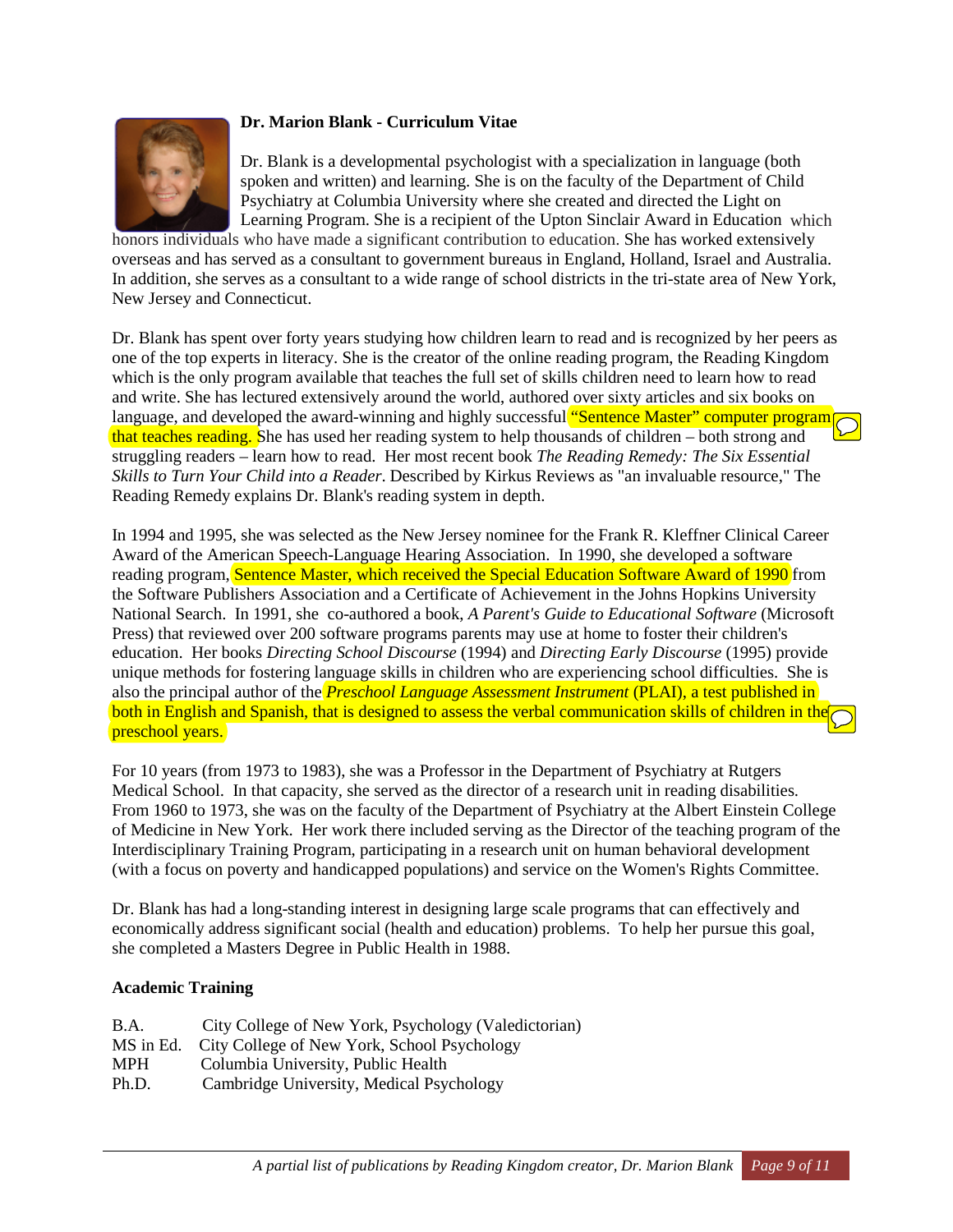### **Professional Organizations and Societies**

American Psychological Association (Fellow) Association for Children with Learning Disabilities

### **Academic Appointments**

| 1964-70       | Lecturer, Department of Psychiatry, Albert Einstein College of Medicine |                                                                                   |
|---------------|-------------------------------------------------------------------------|-----------------------------------------------------------------------------------|
| 1967-70       |                                                                         | Assistant Professor Department of Psychiatry, Albert Einstein College of Medicine |
| 1970-73       |                                                                         | Associate Professor Department of Psychiatry, Albert Einstein College of Medicine |
| 1973-83       | Professor, Department of Psychiatry                                     | <b>Rutgers Medical School</b>                                                     |
| 1980- present | Instructor, Department of Psychiatry                                    | Columbia University                                                               |

#### **Honors**

| 1955    | Ward Medal in Psychology City College of New York                           |
|---------|-----------------------------------------------------------------------------|
| 1957-59 | Pinsent-Darwin Fellowship, Cambridge University                             |
| 1965-70 | Career Development Award United States Public Health Service                |
| 1967-73 | Career Development Award United States Public Health Service                |
| 1979    | Award of Commendation New Jersey Speech & Hearing Association               |
| 1979    | Elwyn Morey Memorial Lecturer Monash University Australia                   |
| 1990    | Award for Best Special Education Software Software Publishers of America    |
| 1994    | New Jersey nominee Frank R. Kleffner Clinical Career Award American Speech- |
|         | Language Hearing Association                                                |
| 1995    | New Jersey nominee Frank R. Kleffner Clinical Career Award American Speech- |
|         | Language Hearing Association                                                |
| 1996    | National Tour Lecturer Australian Speech/Language Association               |
| 2010    | <b>Upton Sinclair Award in Education</b>                                    |
|         |                                                                             |

## **Professional Organizations and Societies**

American Psychological Association (Fellow) Association for Children with Learning Disabilities

## **Other Professional Activities**

|         | 2008 – present Editorial Advisory Board Autism File                              |
|---------|----------------------------------------------------------------------------------|
|         | 2006-present Professional Board, New Jersey Branch Association for Children with |
|         | <b>Learning Disabilities</b>                                                     |
| 1980-83 | Member Maternal & Child Health Research Committee                                |
| 1975-83 | <b>Member Grant Foundation</b>                                                   |
| 1975    | Consultant, British Government on Child Policy                                   |
| 1983    | Consultant: Western Australian Government on Child Policy                        |

# **Editor**

Child Development Applied Psycholinguistics Child Development and Care